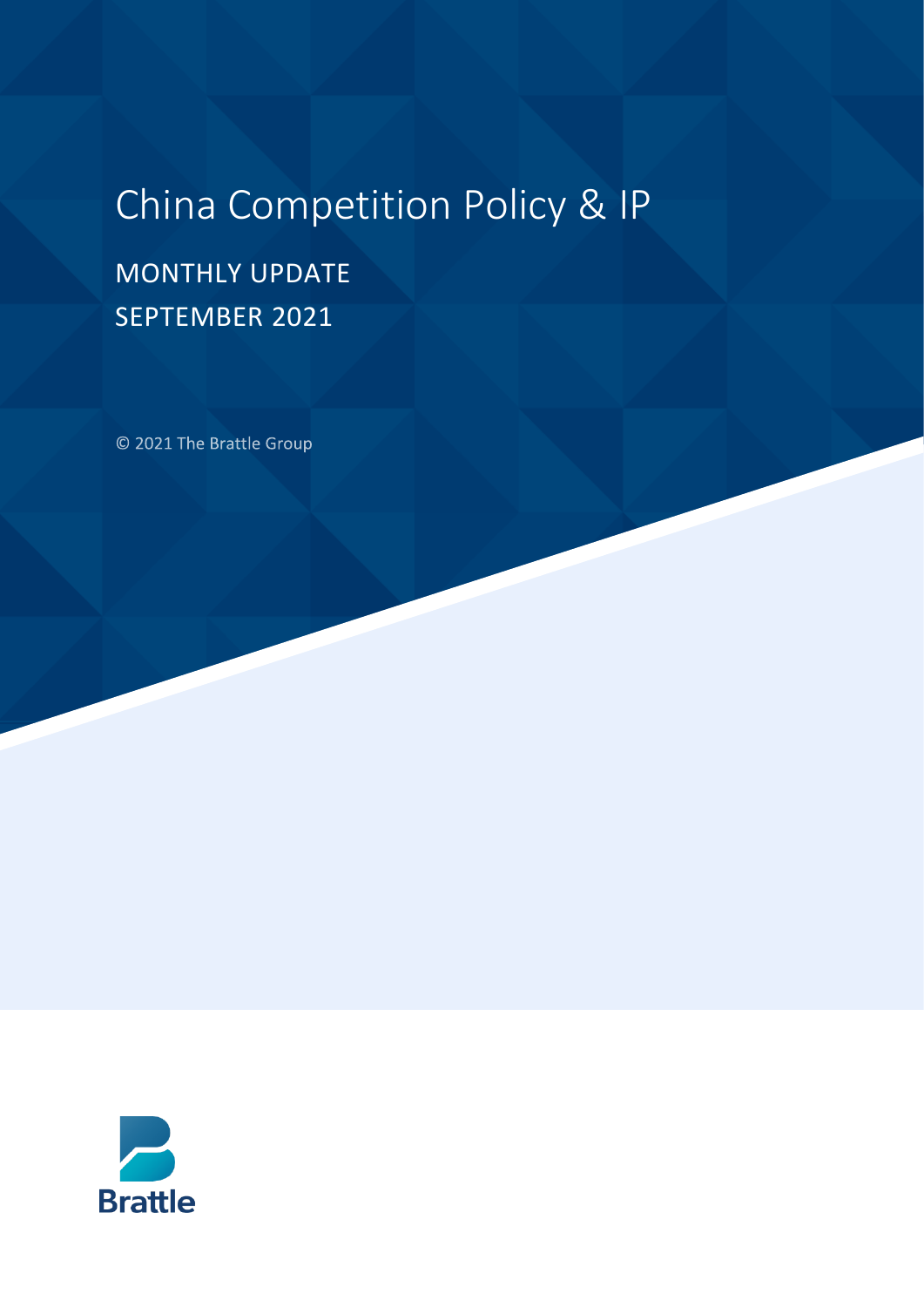#### TABLE OF CONTENTS

| Regulators Hold Second Joint Conference on the Coordination and Supervision of New              |
|-------------------------------------------------------------------------------------------------|
| State Council Information Office Holds Press Conference on Market Regulation 3                  |
|                                                                                                 |
| SAMR Launches Investigation into Auto Chip Distributors Suspected of Price Gouging  4           |
| Draft of the Provisions on Prohibiting Online Unfair Competition Acts on the Internet Submitted |
|                                                                                                 |
|                                                                                                 |
|                                                                                                 |
| Tencent Sues Douyin for Copyright Infringement of the Game Honor of Kings  8                    |
| China Audio-Video Copyright Association Wins Lawsuit Against Beijing Excellent Union Group 9    |
|                                                                                                 |

#### ABOUT BRATTLE

The Brattle Group answers complex economic, regulatory, and financial questions for corporations, law firms, and governments around the world. We aim for the highest level of client service and quality in our industry.

We are distinguished by our credibility and the clarity of our insights, which arise from the stature of our experts; affiliations with leading international academics and industry specialists; and thoughtful, timely, and transparent work. Our clients value our commitment to providing clear, independent results that withstand critical review.

Brattle has over 400 talented professionals across three continents. For additional information about our experts and services, please visi[t brattle.com.](https://www.brattle.com/)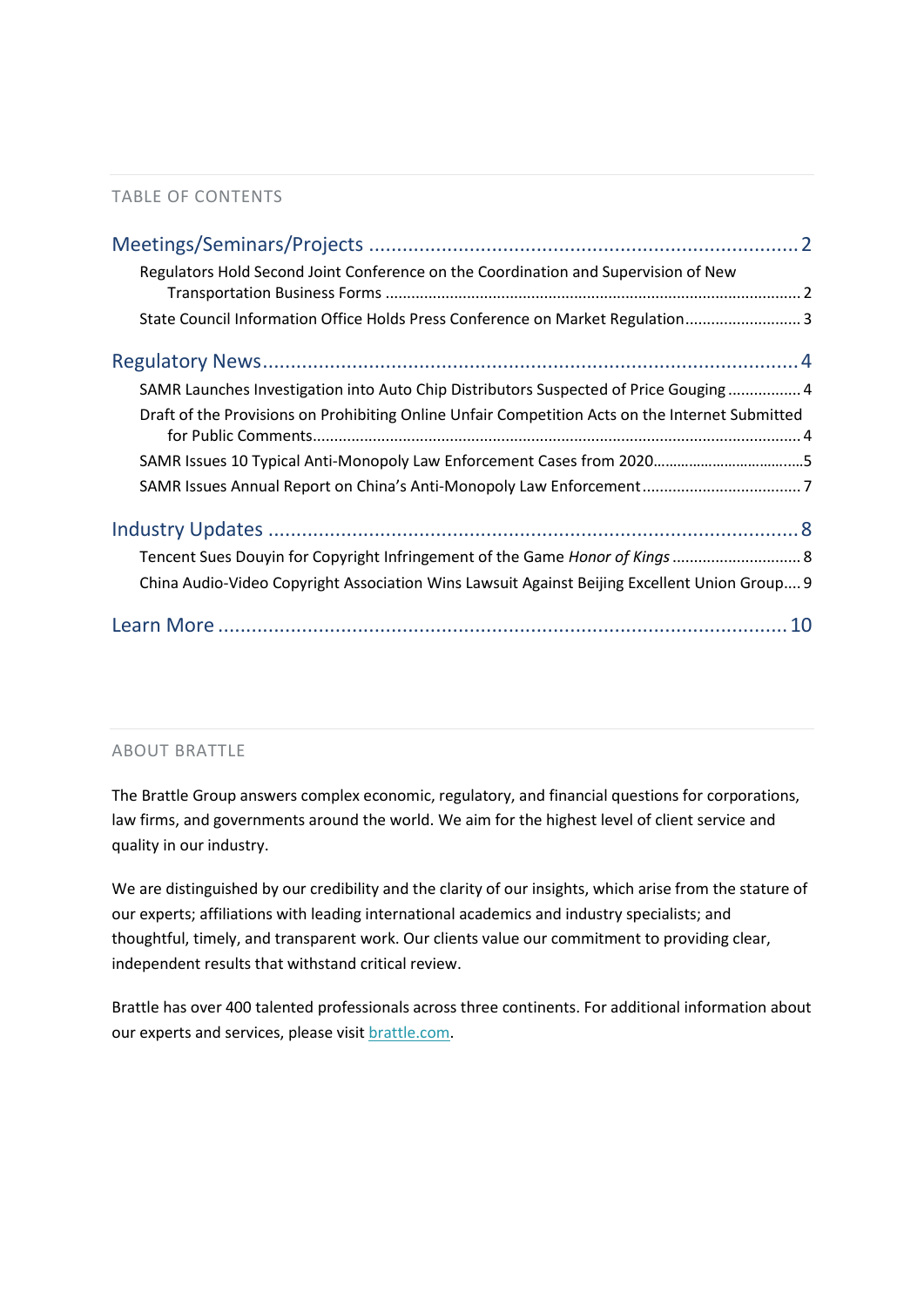### <span id="page-2-0"></span>Meetings/Seminars/Projects **\_\_\_\_\_\_\_\_\_\_\_\_\_\_**

### <span id="page-2-1"></span>Regulators Hold Second Joint Conference on the Coordination and Supervision of New Transportation Business Forms

#### **[Read the Chinese version here](https://www.mot.gov.cn/buzhangwangye/lixiaopeng/zhongyaohuodonghejianghua/202108/t20210802_3613876.html)**

On July 30, 2021, the Inter-Ministerial Joint Conference on the Coordination and Supervision of New Transportation Business Forms was held. It was this year's second meeting to address the regulation of ride-hailing platforms, network freight, and other new forms of transportation. Regulators from eight different agencies summarized the work done in the first half of 2021, outlined plans for the rest of the year, and reviewed the "Opinions on Strengthening the Rights and Interests of Employees in New Transportation Business" guidelines aimed at protecting workers in new transportation businesses. Minister of Transport Li Xiaopeng attended the meeting and stressed the importance of strengthening the regulation and supervision of new transportation businesses.

Regulators at the meeting pointed out issues arising from the rapid development of new transportation business forms – including the infringement of drivers' rights and interests by ridehailing platforms and the unregulated operation of some freight platforms – that have posed hidden risks to the security and stability of the industry. The conference's eight members will be required to strengthen risk awareness and better coordinate on both development and security to promote the new transport industry's sound and sustainable development.

Five work priorities have been put forward, including:

- 1. Improving regulation capabilities, especially those related to anti-monopoly and anti-unfair competition
- 2. Strengthening the coordination and cooperation of relevant departments
- 3. Accelerating the regulated development of ride-hailing companies
- 4. Effectively protecting the rights and interests of practitioners
- 5. Continuing to improve services for the elderly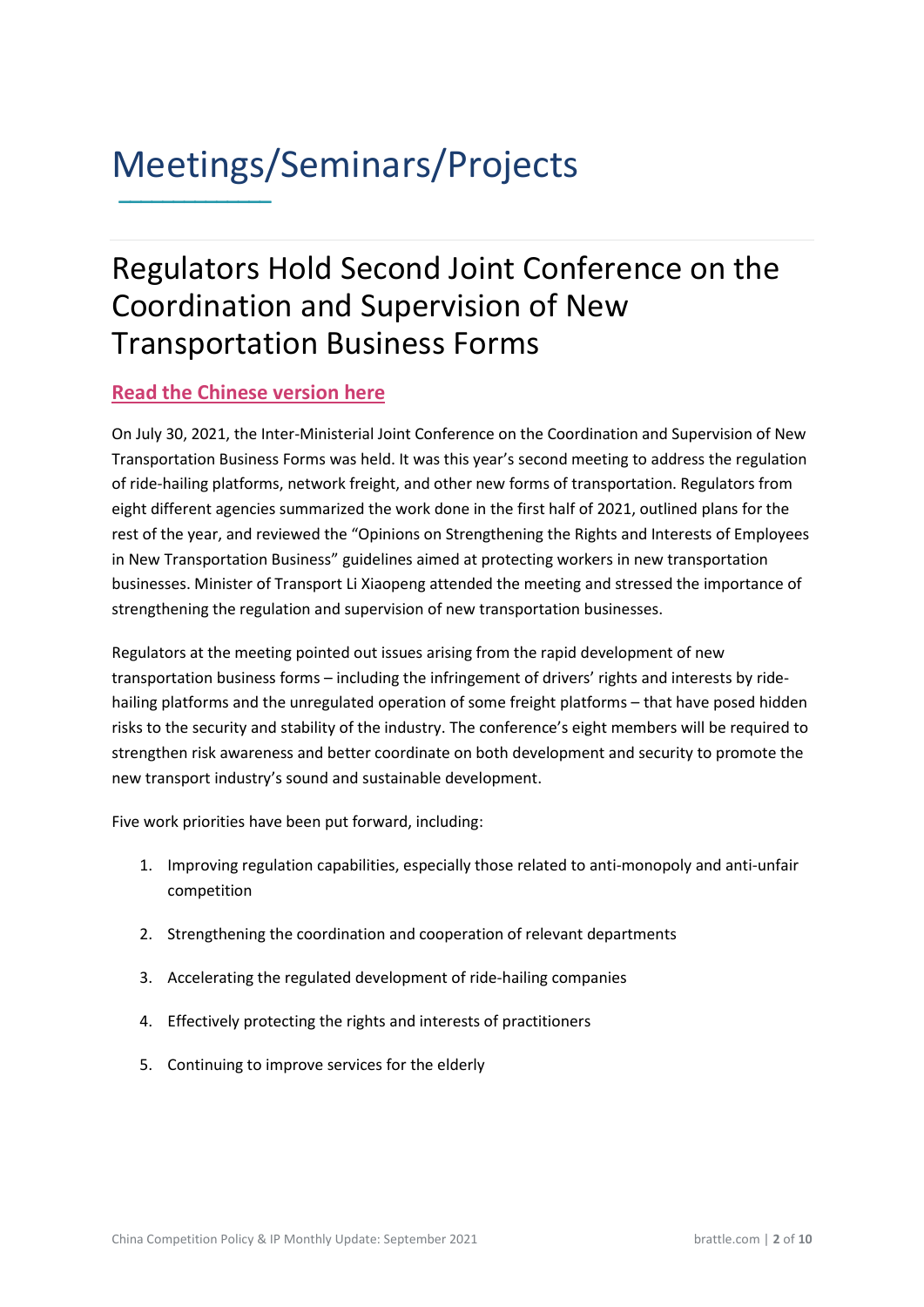# <span id="page-3-0"></span>State Council Information Office Holds Press Conference on Market Regulation

#### **[Read the Chinese version here](https://baijiahao.baidu.com/s?id=1710203440277562056&wfr=spider&for=pc)**

On September 6, 2021, the State Council Information Office held a press conference on market regulation and vitality. At the conference, Zhang Gong, director of the State Administration of Market Regulation (SAMR), provided an overview of the progress made in anti-monopoly work, including the progress related to China's platform enterprises. He also outlined the following positive results from recent years, as well as ongoing priorities:

- **Building fair and transparent competition rules.** Some important laws are in the process of being revised, including the Anti-Unfair Competition Law and the Anti-Monopoly Law. In addition, new guidelines have been issued to address the emergence of new economic forms, including the Anti-Monopoly Guidelines for the Platform Economy, the Interim Provisions on Prohibiting Abuse of Market Dominance, and the Measures for the Supervision and Administration of Online Transactions.
- **Strengthening enforcement of the Anti-Monopoly Law.** Several large platforms with "eitheror" conduct were investigated and punished in accordance with the law; the exclusive copyright in the field of online music was relieved; and the merger and acquisition cases of platforms have been strictly reviewed. The regulation and enforcement of other unfair competition acts, such as false promotions and price discrimination by means of big data, were also strengthened.
- **Guiding companies to strengthen their compliance awareness.** The authorities held administrative guidance meetings to strengthen supervision on the promotion of events such as the "11.11" online shopping festival, community group purchases, sharing economy, and other key areas of platform competition.

Other speakers at the press conference included Qin Yizhi, deputy director of SAMR; Chen Shifei, deputy director of National Medical Products Administration (NMPA); and Gan Shaoning, deputy director of China National Intellectual Property Administration (CNIPA).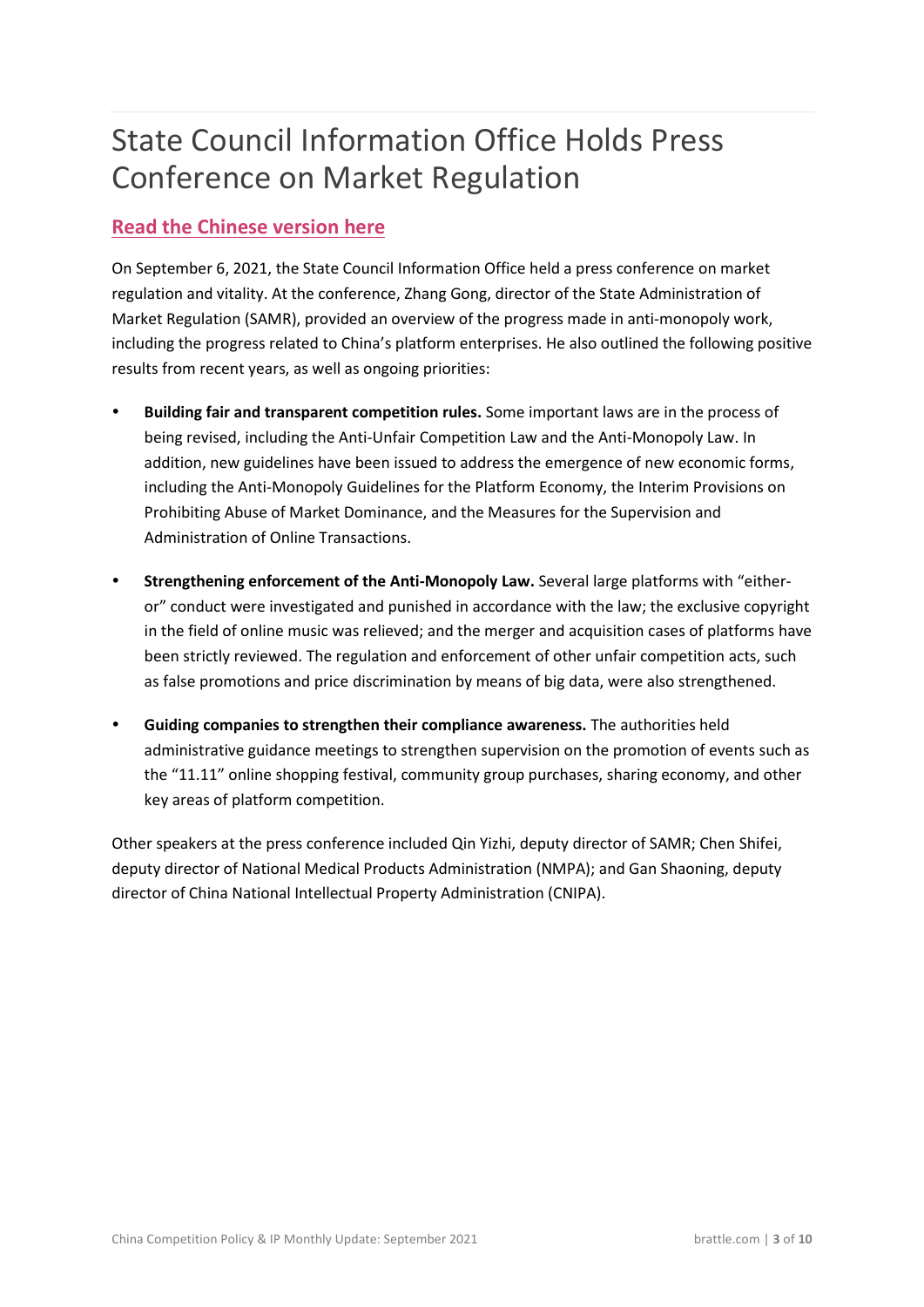### <span id="page-4-0"></span>Regulatory News **\_\_\_\_\_\_\_\_\_\_\_\_\_\_**

### <span id="page-4-1"></span>SAMR Launches Investigation into Auto Chip Distributors Suspected of Price Gouging

#### **[Read the Chinese version here](http://www.samr.gov.cn/xw/zj/202108/t20210803_333318.html)**

On August 3, 2021, SAMR launched an investigation into chip distributors in the auto industry suspected of price gouging. The investigation, based on price monitoring and reported clues, comes during a global shortage of chips – particularly in the auto industry – that has led to excessive prices in the market.

SAMR will continue to monitor the price of chips and other important commodities in the market and work to further strengthen supervision and enforcement. The agency will investigate and severely punish illegal acts such as hoarding, price gouging, and price collusion.

### <span id="page-4-2"></span>Draft of the Provisions on Prohibiting Online Unfair Competition Acts on the Internet Submitted for Public Comments

#### **[Read the Chinese version here](http://www.samr.gov.cn/hd/zjdc/202108/t20210817_333683.html)**

On August 17, 2021, SAMR released a draft of the "Provisions on Prohibiting Online Unfair Competition Acts on the Internet" for public comments. The regulations – aimed at internet companies – were drafted with the goal to maintain a fair and competitive market order, protect the legitimate interests of operators and consumers, and promote the sustainable and sound development of the digital economy.

According to the draft provisions, online business operators should not use data, algorithms, or other technical means to influence users' choices or disrupt the operations of website services and products provided by other operators. Additionally, business operators should not use data or algorithms to collect and analyze users' transaction information, browsing history and frequency, or the brand and value of equipment used in the transaction. Users' transaction information includes transaction history, willingness to pay, consumption habits, personal preference, affordability, dependency, and credit history. The regulations also stipulate that offering differentiated information to users with the same transaction conditions without proper reasons is not allowed.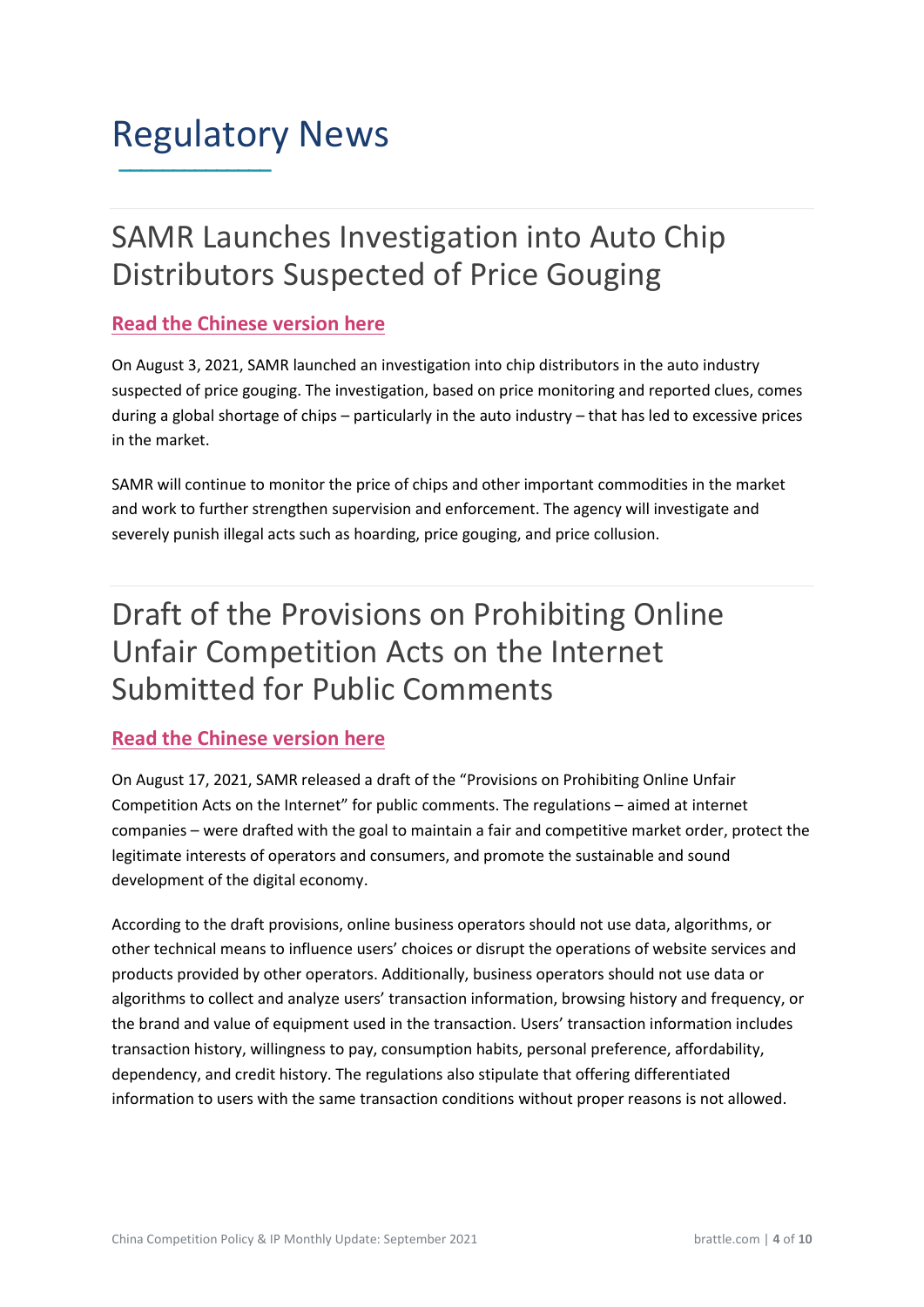# SAMR Issues 10 Typical Anti-Monopoly Law Enforcement Cases from 2020

#### **[Read the Chinese version here](http://www.samr.gov.cn/xw/zj/202109/t20210903_334368.html)**

On September 3, 2021, SAMR issued 10 typical anti-monopoly law enforcement cases that happened in 2020. A summary of each case is detailed below:

- 1. **Sichuan Cement Association (SCA) penalized for organizing six cement makers to reach and implement a monopoly agreement.** In October 2016, SCA organized six cement operators to increase the price of bulk cement in Chengdu. They reached and implemented a monopoly agreement to align the time and price adjustment range. In December 2020, the Sichuan Administration for Market Regulation (Sichuan AMR) ordered SCA and the related operators to stop their illegal activities, confiscated their illegal gains, and imposed a total fine of RMB 59.81 million.
- 2. **Jiaxing Used Car Trade Association fined for organizing nine used car trading companies to reach and implement a monopoly agreement.** In May 2018, the Jiaxing Used Car Trade Association organized its nine member companies to reach an agreement to increase service fees for used cars. The nine companies increased their transaction service fees in accordance with the agreement. In December 2020, the Zhejiang Administration for Market Regulation (Zhejiang AMR) ordered the association and the companies to stop their illegal activities, confiscated their illegal gains, and imposed a fine of RMB 4.41 million.
- 3. **Heavy fine for abuse of market dominance by Shandong Kanghui Pharmaceutical Co., Ltd. and two other pharmaceutical companies.** From August 2015 to December 2017, three pharmaceutical companies – Shandong Kanghui Pharmaceutical Co., Ltd., Weifang Puyunhui Pharmaceutical Co., Ltd., and Weifang Taiyangshen Pharmaceutical Co., Ltd. – abused their dominant position in the calcium gluconate market in China, selling their products (used for injection to treat calcium deficiencies) at excessive prices, which seriously restricted competition and harmed consumers. In April 2020, SAMR ordered the three companies to cease their illegal activities, confiscated their illegal gains, and issued a total fine of RMB 325.5 million.
- 4. **Nanjing Water Group Gaochun Co., Ltd. penalized for abuse of market dominance.**  Beginning in 2014, Nanjing Water Group Gaochun Co., Ltd. restricted real estate companies to exclusively trade with its designated organizations in local water supply projects. In December 2020, the Jiangsu Administration for Market Regulation (Jiangsu AMR) imposed a fine of RMB 1.82 million on Gaochun due to its exclusive dealing conduct along with ordering the parties to stop the illegal activities.
- 5. **NVIDIA Corp.'s acquisition of Mellanox Technologies Co., Ltd. approved with restrictions.** In reviewing NVIDA's acquisition of Mellanox Technologies Co., Ltd., SAMR found that the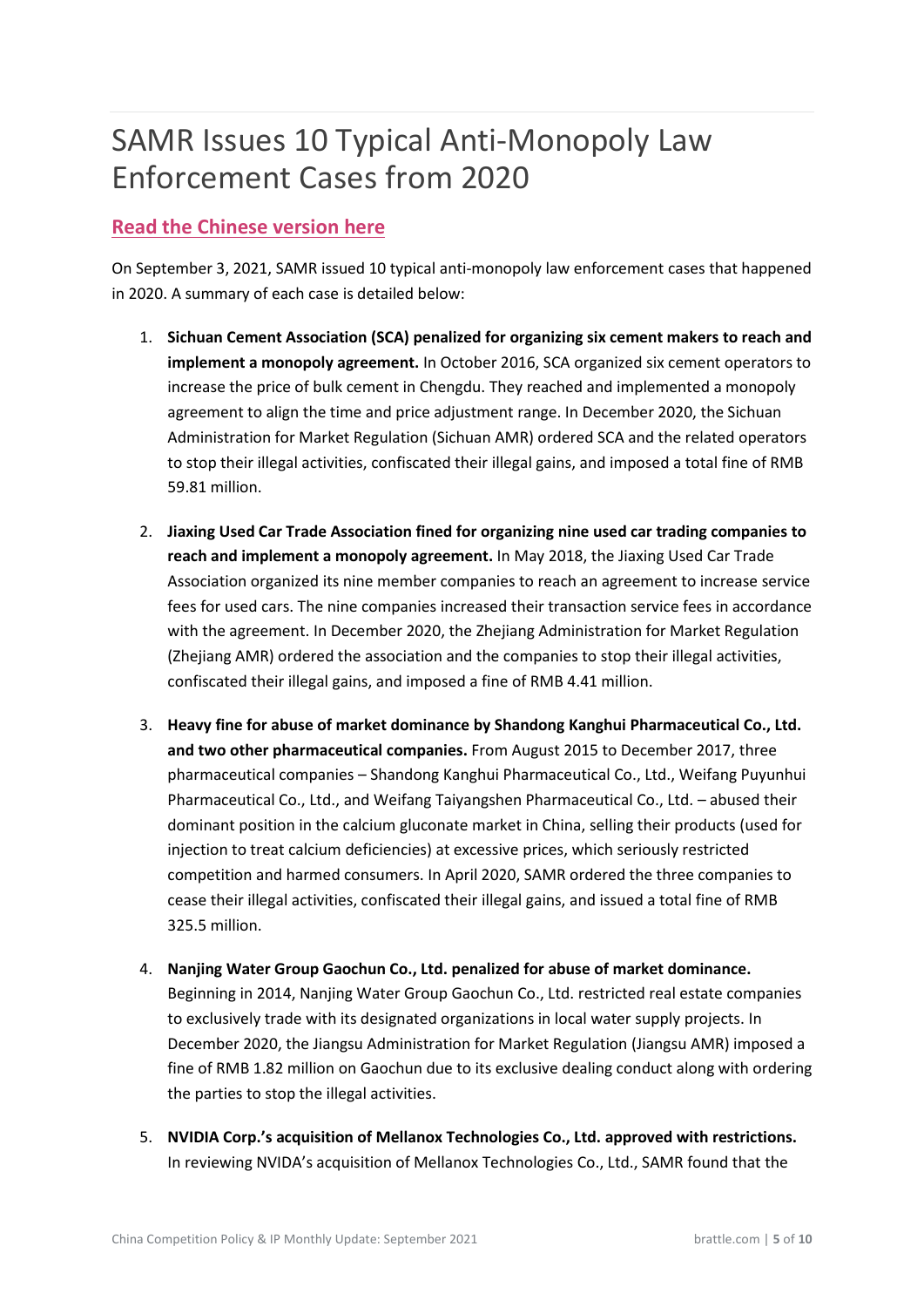case would have resulted in a concentration that could have restricted or eliminated competition in the graphics processor accelerator, dedicated network interconnection equipment, and high-speed Ethernet adapter markets. SAMR approved the acquisition with additional restrictions in April 2020.

- 6. **Danaher Corp.'s acquisition of General Electric Co.'s (GE's) biopharmaceutical business approved with restrictions.** Upon review, SAMR found that Danaher Corp.'s acquisition of GE's biopharma business, which was part of the GE Life Sciences division, might have eliminated competition in 10 product markets related to biopharmaceutical equipment, including microcarriers, disposable low-pressure liquid chromatography systems, and others. SAMR approved the acquisition with additional restrictions in February 2020.
- 7. **Alibaba Investment Co., Ltd. fined for acquisition of equity in China Retail Holdings Co., Ltd. (Yintai Group).** Alibaba failed to file with SAMR when it obtained 73.79% of Yintai Group's equity and completed the transaction in June 2017, constituting an illegal concentration of undertakings, though it did not have the effect of excluding or restricting competition. SAMR imposed a fine of RMB 500,000 in December 2020.
- 8. **China Literature Ltd. penalized for acquisition of New Classics Media Group Co., Ltd.** China Literature Ltd. – a majority-owned subsidiary of Tencent Holdings Ltd. – acquired the whole shares of New Classics Media in 2018 without filing with SAMR, constituting illegal concentration of undertakings without the effect of excluding or restricting competition. In December 2020, SAMR imposed a fine of RMB 500,000 on China Literature Ltd.
- 9. **Jining Municipal Finance Bureau investigated for abuse of administrative power to exclude and restrict competition**. After the government issued the Administrative Measures for Public Transport Investment and Subsidy Funds, Jining Municipal Finance Bureau did not provide private bus companies with the same subsidies they provided to state-owned bus companies. Such conduct constituted the abuse of administrative power by the Jining Municipal Finance Bureau, and resulted in restricted competition for the bus companies. Shandong Administration for Market Regulation (Shandong AMR) launched an investigation in September 2020, and Jining Municipal Finance Bureau ultimately made rectifications and standardized its subsidy mechanisms to include private bus companies.
- 10. **Rectification in Huaihua Bureau of Housing and Urban-Rural Development's abuse of administrative power to exclude and restrict competition.** Huaihua Ministry of Housing and Urban-Rural Development (Huaihua BOHURD) formulated the Regulation Scheme of the Bottled Gas Industry in Huaihua, which required bottled gas enterprises in the areas to reach a joint operation agreement and integrate their sales businesses. Haihua BOHURD authenticated the relevant agreements signed by the enterprises and rejected any requests to resume independent operation, which constituted an abuse of administrative power and eliminated or restricted competition. In June 2020, the Hunan Administration for Market Regulation (Hunan AMR) referred the matter to Huaihua BOHURD, which completed the rectification.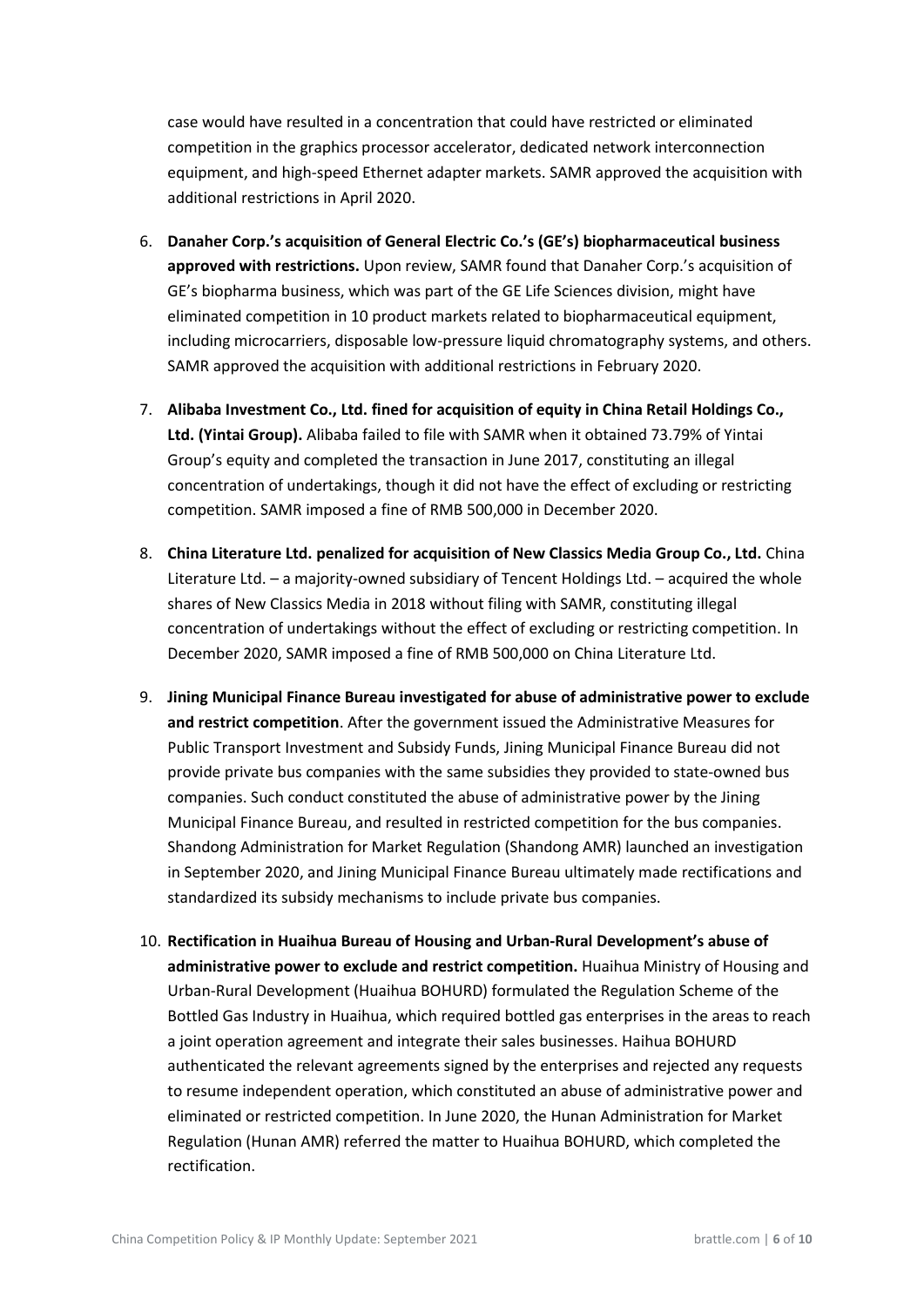# <span id="page-7-0"></span>SAMR Issues Annual Report on China's Anti-Monopoly Law Enforcement

#### **[Read the Chinese version here](http://www.samr.gov.cn/xw/zj/202109/t20210903_334364.html)**

On September 3, 2021, SAMR issued the *Annual Report on China's Anti-Monopoly Law Enforcement (2020),* which presents the major achievements that market regulators have made during the previous year. Despite the challenges presented by COVID-19, China's antitrust enforcement persisted in its efforts to create a fair marketplace, and regulators took several actions to improve the competition governance system, the rule of law, and the international business environment.

The report highlights efforts in three major areas in 2020:

- 1. **Promoting people's livelihoods with the principle of fairness.** In 2020, the number of filed and closed merger cases increased by 5% and 1.7%, respectively. The government aimed to decrease improper government intervention to promote the integration of regulation and control.
- 2. **Improving the competition system.** The most important ingredient in a fair market is competition. With that in mind, China has continued to improve the anti-monopoly legal system and strengthen the assessment of market competition.
- 3. **Improving quality and efficiency of the competition environment.** The plenary meeting of the Anti-Monopoly Committee provided intellectual support for the revision of the Anti-Monopoly Law, as well as the evaluation of competition in key industries and anti-monopoly enforcement and training. In addition, China actively participated in global competition governance and worked with antitrust agencies in other jurisdictions to advance collaboration and exchanges of experience on antitrust.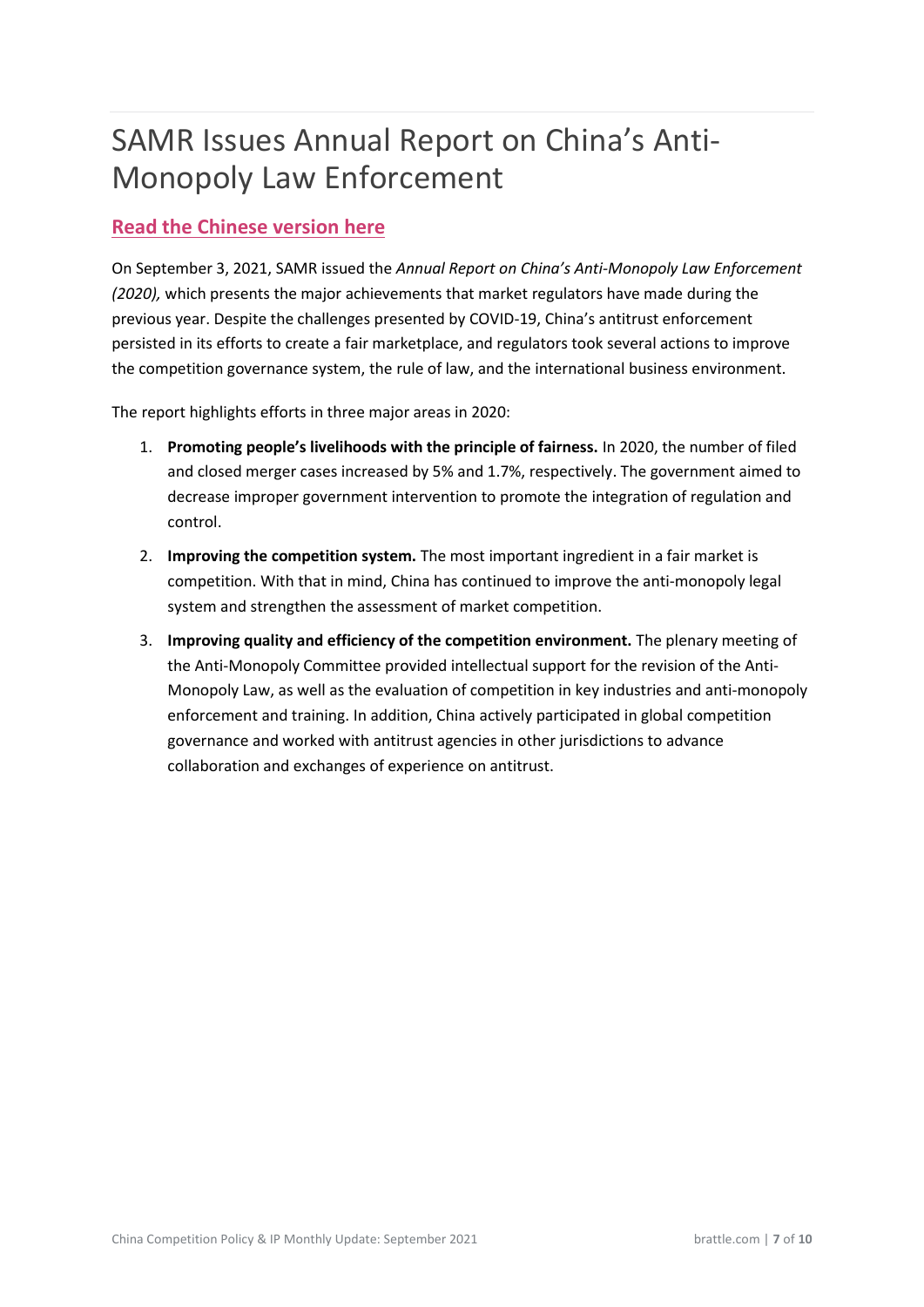### <span id="page-8-0"></span>Industry Updates **\_\_\_\_\_\_\_\_\_\_\_\_\_\_**

### <span id="page-8-1"></span>Tencent Sues Douyin for Copyright Infringement of the Game *Honor of Kings*

#### **[Read the Chinese version here](http://www.nbd.com.cn/articles/2021-08-10/1869696.html)**

On August 4, 2021, a first-instance civil judgment in the copyright infringement and unfair competition dispute between Shenzhen Tencent Computer System Co., Ltd. (Tencent) and Beijing Microseeding Horizon Technology Co., Ltd. – the main developer and operator of the mobile app Douyin, the Chinese version of TikTok – was published online.

Tencent sued Douyin for its copyright infringement of the popular online game *Honor of Kings* and for creating unfair competition, requesting compensation of RMB 5.2 million for economic losses and reasonable rights protection expenses. Tencent alleged that Douyin, despite knowing that publishing short videos of *Honor of Kings* gameplay on their app was unauthorized, allowed and helped users to spread the infringing short videos to attract traffic and refused to remove the content after receiving complaints. At the same time, Tencent alleged, the defendant took advantage of the popularity of *Honor of Kings* to obtain commercial interests, encroached on Tencent's market share of gaming videos, and violated the principle of good faith and business ethics, which constituted unfair competition.

The Shenzhen Intermediate People's Court of Guangdong Province stated in its judgment that Douyin did not take effective measures against the video publishers involved in the infringement within a reasonable timeframe, and did not fully fulfill the takedown obligations, which was a subjective fault and constituted contributory infringement. As for unfair competition, the court ruled that, though there was direct competition between the plaintiff and the defendant in the short game video market, the alleged conduct of Douyin did not constitute unfair competition under the Anti-Unfair Competition Law. Ultimately, the court ruled that Douyin should compensate Tencent RMB 600,000.

In response to the court's judgment, Douyin officially issued a note saying that it had filed an appeal.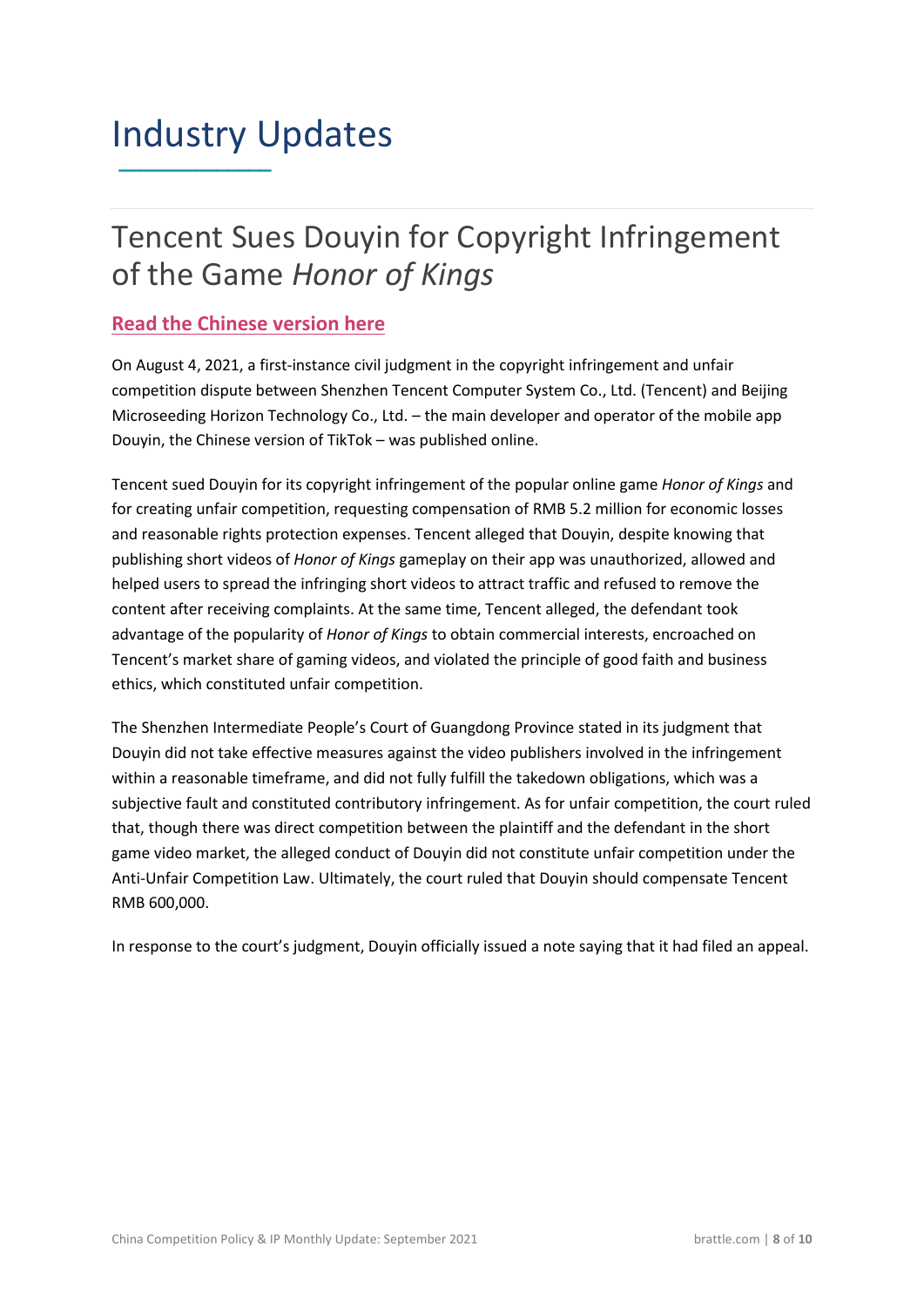# <span id="page-9-0"></span>China Audio-Video Copyright Association Wins Lawsuit Against Beijing Excellent Union Group

#### **[Read the Chinese version here](http://cneip.org.cn/html/17/41799.html)**

On July 29, 2021, the Beijing Intellectual Property Court handed down its first-instance judgment in the dispute over an entrusted contract between China Audio-Video Copyright Association (CAVCA) and Beijing Excellent Union Group Co., Ltd. (EUG).

CAVCA is the sole collective management organization of audio-video copyrights in China, and EUG is the sole organization collecting karaoke copyright royalties in China. The two have cooperated for many years. Since the fourth quarter of 2016, while collecting karaoke royalties entrusted by CAVCA, EUG and its subsidiaries breached their contracts with the association by withholding the collected royalties, which seriously infringed the legitimate rights of the relevant music right holders. In November 2018, CAVCA announced that it had terminated its 10-year partnership with EUG and brought the case to court.

The court ruled that all nine exclusive agreements involving karaoke copyright licensing between CAVCA, the plaintiff, and EUG, the defendant, were terminated as of November 1, 2018, and EUG and its subsidiaries should pay CAVCA a total of RMB 99.76 million of deferred copyright royalties, interests, and damages. EUG was not satisfied with the first-instance verdict and expressed that it would file an appeal.